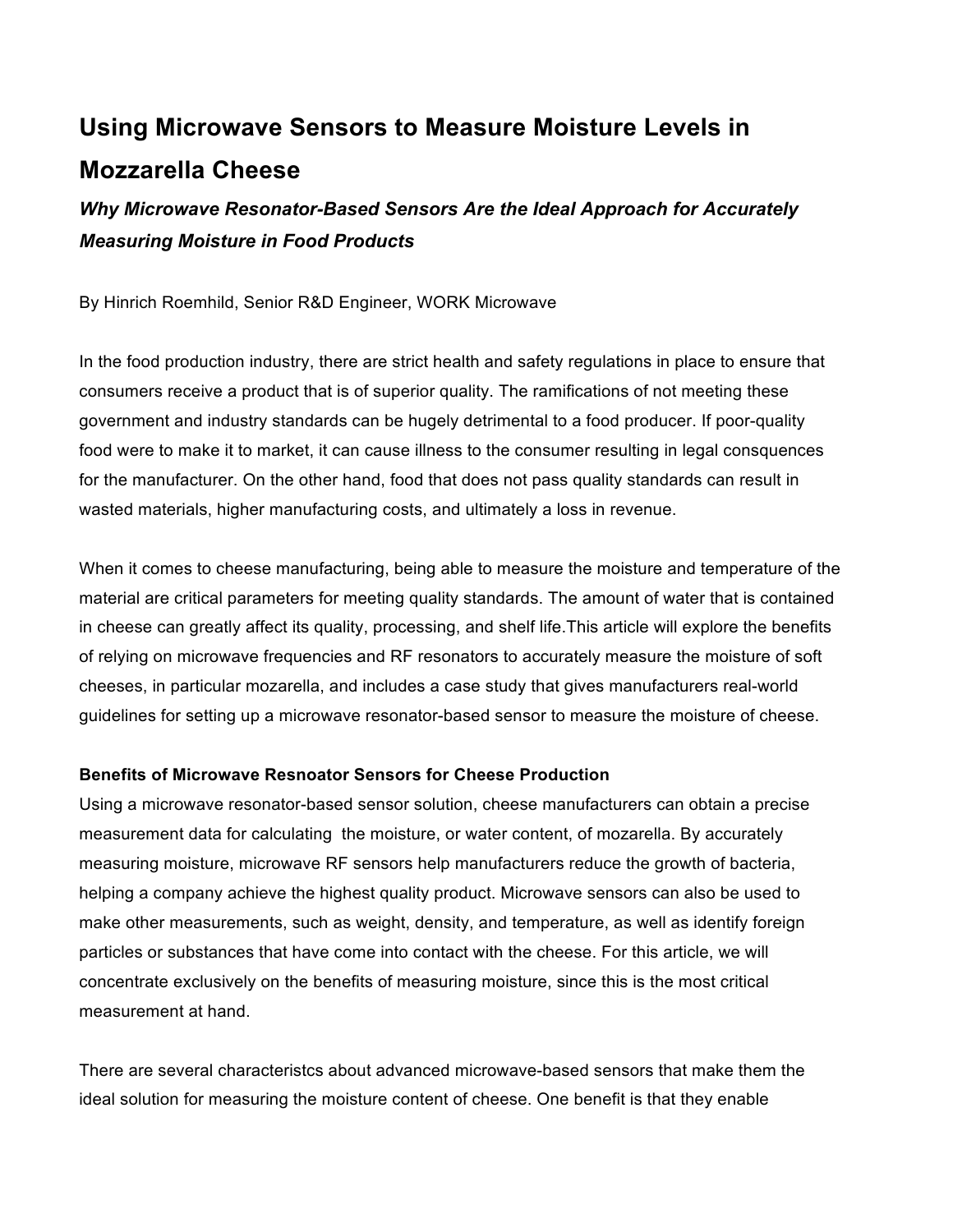manufacturers to take a precise measurement within a small area. Using the microwave resonator technique, RF sensors can detect the moisture level percentage of a product as small as 2-3 cm. The measurement field always stays inside the material compared with capacitive sensors, which use a larger measurement area and therefore often measure outside of the substance.

Microwave measurements also offer the advantage of being able to detect the moisture at both the surface and core of the product. This makes it easier to measure challenging products, for example, those that may be dried at the surface only. It can be difficult to measure those types of products with capacitive and optical measuring methods.

Microwave resonator-based sensors also meet cheese manufacturers requirements for in-line measurements, as the sensors can be installed directly on the production line. For production lines with wide conveyor belts measuring 1 meter or more, several sensors can be used in a row. Using inline sensors, manufacturers can eliminate the need to use a probe and measure one-off samples in a laboratory, which is the traditional way of performing moisture measurements. With inline sensors, manufacturers can take an immediate measurement from the production line; no preparation of samples is needed. This method is significantly faster, uniquely handling microwave frequencies of up to 65 GHz at a rate of up to 10,000 measurements per second. In addition, it is infinitely more accurate, with industry research showing that accuracy increases when a measurement is taken inline vs. laboratory samples.

# **Microwave Resonator Technology**

A typical resonator measurement system includes a resonator cavity, signal processor, and computer software control. (See Figure 1.)



# **Figure 1: Microwave-based measurement system**

The central element of the sensors is a microwave resonator, where the housing of the resonator is open to one side. This aperture is covered by a ceramic plate. For operation in rough environments,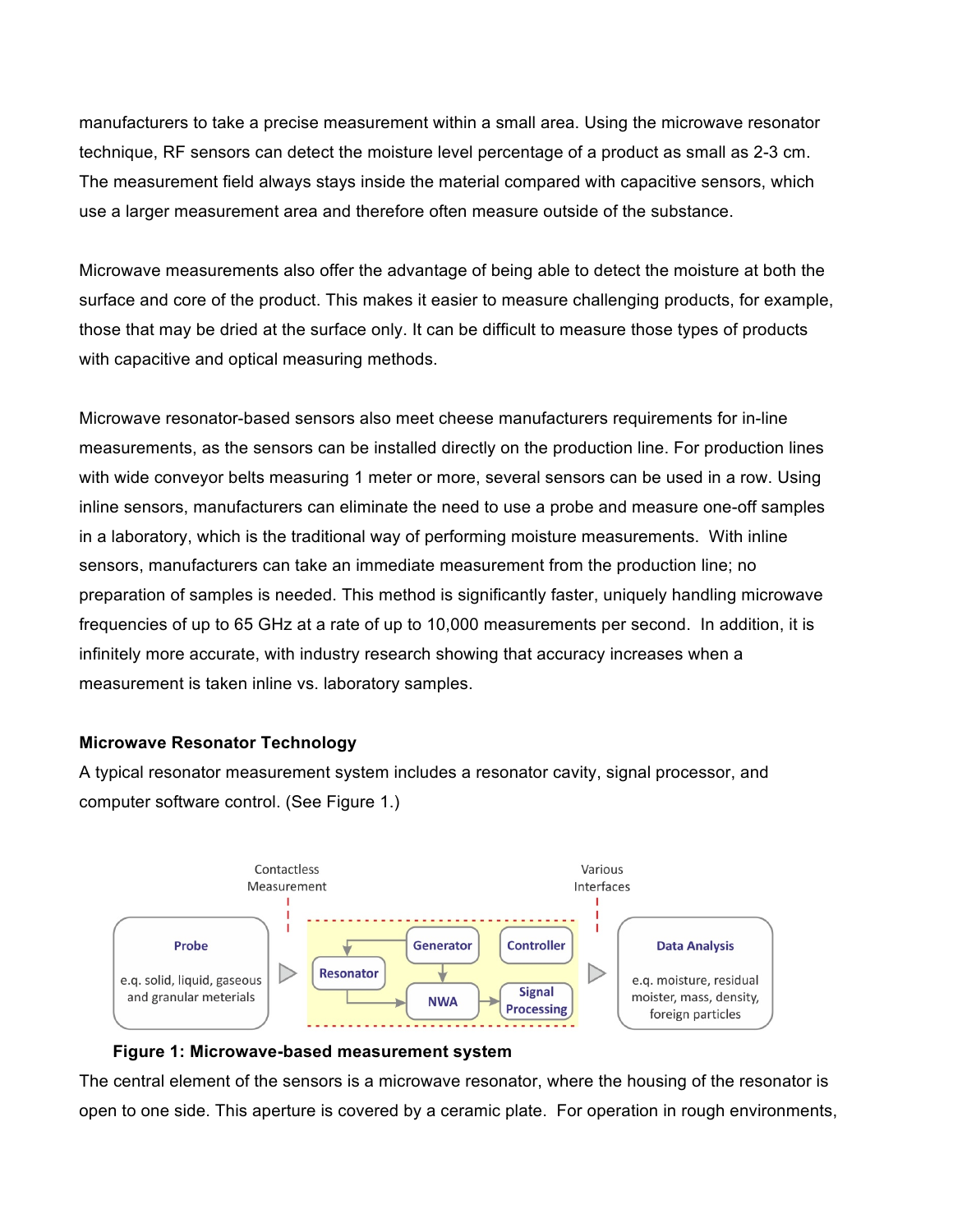the body of the sensor is available in stainless steel V4A. Directly under the ceramic plate there is a temperature sensor. A microwave sensor is shown in Figure 2.

#### **Figure 2: Microwave sensor**

Mounting the microwave sensor within the production line is a simple process. The microwave sensor is mounted via a flange. The dimensions of the standard flange are shown in Figure 3. Manufacturers can also request specific flanges that fit their exact requirements.

# **Figure 3: Dimensions of the mounting flange of the microwave sensor**

For measurement of electrical characteristics, the resonator has two ports: one for sending and the other for receiving microwaves. For analysis purposes, the absorption of the microwaves on their way from the transmitting port to the receiving port needs be taken into account, and the type of material that is being measured can make an impact. For measurement, the resonator will be connected to an evaluation unit. A laptop will show the transmittance measured.

Applying the microwave transmittance over the frequency, the manufacturer can find a maximum with a frequency of fRES unloaded with an empty test resonator. Putting any material on the resonator will subsequently shift the maximum to lower frequencies, i.e., to the frequency fRES loaded. This will make it possible to distinguish between different levels of moisture within the material.

#### **Figure 4: Resonance curves**

The curves can be easily reproduced. The analysis shows that changes in humidity are detectable in a one-tenth percent range without any problems.The output of the sensors is limited to the transmittance of one frequency. The results show one value that corresponds with the moisture of the material.

Microwave resonator sensors can be easily integrated in a transport system of a production line. Full measurement results (including graphs, etc.) can be displayed on a local laptop or on a PC at a central work station (e.g. connected by Ethernet), or on panel PC on the machine. Additionally, an industrial display panel can be fitted on the actual line to show an instant summary of the moistiure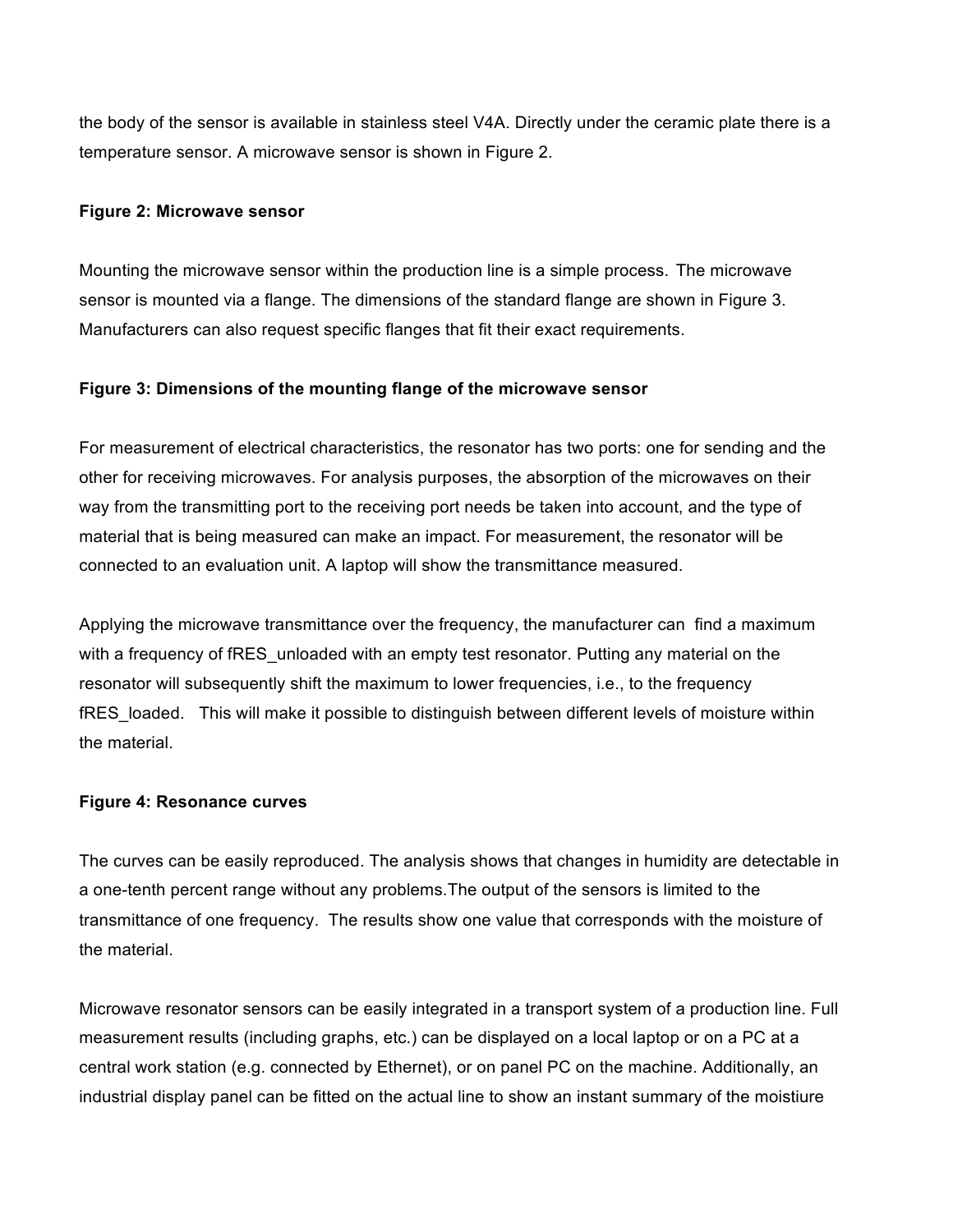percentage and temperature. The sensor can be monitored and controlled via a standard IEEE 802.3 Ethernet communication interface, allowing manufacturers to easily access data via any connected computer. For rugged production environments, i.e., fast-moving production lines, the sensor also supports Profibus and current loop (4-20 mA) interfaces. By implementing customized calibration formulas and measurement tables into the sensor firmware, manufacturers can attain a precise reading of the mozarella cheese's moisture.

#### **Case Study: Setting Up the Sensor on a Cheese Production Line**

This section will describe how a microwave resonator-based sensor was recently set up on a realworld cheese production line. In this application, the microwave sensor was mounted under a metal chute, on which the cheese is transported. The hole in the chute has the size of the outer flange diameter, giving the microwave sensor direct contact with the cheese. (See Figure 5 and Figure 6.)

**Figure 5: A microwave sensor mounted in a real-world cheese production line Figure 6: A view of a microwave sensor being used for cheese production Figure 7: Raw moisture and temperature measurements taken from the microwave resonator sensor**

**Figure 8: Final calculated data for moisture in cheese production, without manual interference**

Figure 7 shows the raw measurements that were taken on the cheese production line. The red line illustrates the raw data moisture, and the blue is the temperature. The large spikes are caused by manual interference, e.g. taking a probe for the lab. With manually taken probes, where the moisture is measured in the lab, a calibration of the sensor is possible. The final calculated data for moisture in cheese production is shown in Figure 8, with green being the moisture content and blue the temperature.

To get the value for the moisture content, a calibration was necessary. Before calculating the moisture value, a special average algorithm was applied to the raw data. Compared with the lab values in this application, an accuracy of around 0.5% was achieved.

# **EMC Considerations**

Microwave sensors work with an open resonator. Therefore, care has to be taken not to exceed the maximum permitted RF power as determined by the appropriate DIN norm (especially DIN EN